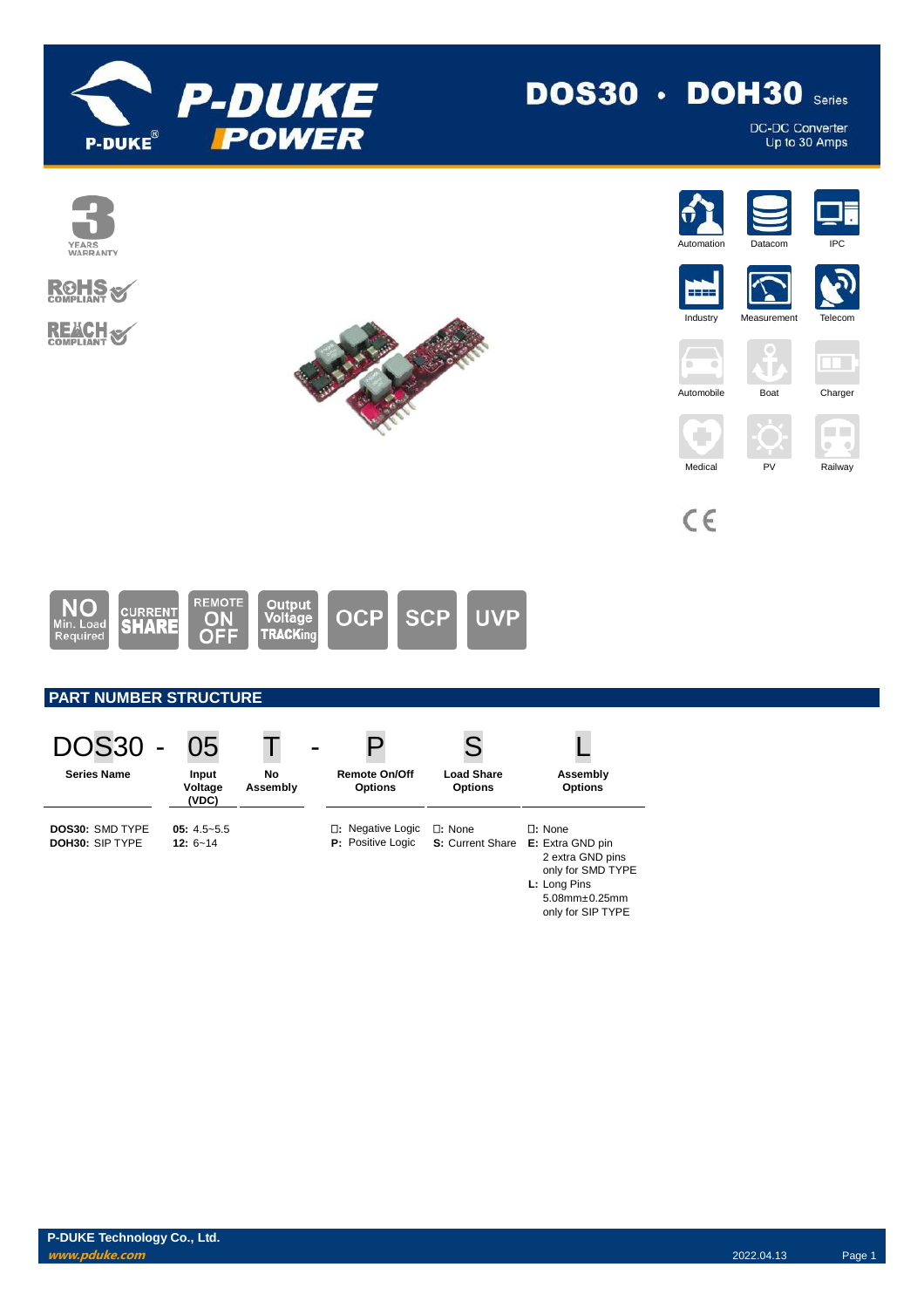

#### **TECHNICAL SPECIFICATION** All specifications are typical at nominal input, full load and 25℃ unless otherwise noted

| <b>Model</b><br><b>Number</b> | Input Range                              | Output Voltage                                                      | Output<br><b>Current</b><br>@Full Load | <b>Input Current</b><br>Vin(nom), 3.3VDC<br>@No Load | <b>Efficiency</b><br>Vin(nom), 3.3V<br>DC@Full Load | Maximum<br>Capacitor Load<br>$ESR \geq 1m\Omega$ / $ESR \geq 10m\Omega$ |
|-------------------------------|------------------------------------------|---------------------------------------------------------------------|----------------------------------------|------------------------------------------------------|-----------------------------------------------------|-------------------------------------------------------------------------|
|                               | <b>VDC</b>                               | VDC.                                                                | A                                      | mA                                                   | $\frac{9}{6}$                                       | <b>uF</b>                                                               |
| DOS30-05T                     | $4.5 - 5.5$<br>$Vin(min.)=Vout(set)+1.5$ | $0.8 - 3.63$                                                        | 30                                     | 180                                                  | 93                                                  | 2000 / 10000                                                            |
| DOH30-05T                     | $4.5 - 5.5$<br>$Vin(min.)=Vout(set)+1.5$ | $0.8 - 3.63$                                                        | 30                                     | 180                                                  | 93                                                  | 2000 / 10000                                                            |
| DOS30-12T                     | $6 - 14$<br>$Vin(min.)=Vout(set)+2.4$    | $0.8 \leq$ Vout $\leq 2.75$<br>2.75 < Vout $\leq 3.63$              | 30<br>20                               | 200                                                  | 92                                                  | 2000 / 10000                                                            |
| DOH30-12T                     | $6 - 14$<br>$Vin(min.)=Vout(set)+2.4$    | $0.8 \leq$ Vout $\leq 2.75$<br>2.75 <vout<math>\leq 5.5</vout<math> | 30<br>25                               | 200                                                  | 92                                                  | 2000 / 10000                                                            |

| <b>INPUT SPECIFICATIONS</b>   |                                                                  |      |      |                |            |
|-------------------------------|------------------------------------------------------------------|------|------|----------------|------------|
| <b>Parameter</b>              | <b>Conditions</b>                                                | Min. | Typ. | Max.           | Unit       |
| Operating input voltage range | Vin(min.)=Vout(set)+1.5VDC<br>5Vin(nom)                          | 4.5  | 5    | 5.5            | <b>VDC</b> |
|                               | Vin(min.)=Vout(set)+2.4VDC<br>12Vin(nom)                         | 6    | 12   | 14             |            |
| Start up voltage              | 5Vin(nom)                                                        |      |      | 4.5            | <b>VDC</b> |
|                               | 12Vin(nom)                                                       |      |      | 6              |            |
| Shutdown voltage              | 5Vin(nom)                                                        | 3    | 4    | 4.4            | <b>VDC</b> |
|                               | 12Vin(nom)                                                       | 4    | 4.5  | 5.5            |            |
| Input filter                  |                                                                  |      |      | Capacitor type |            |
|                               | *To make sure the module is stable, input external capacitors is |      |      |                |            |
|                               | necessary that minimize input ripple voltage of the module.      |      |      |                |            |

| <b>OUTPUT SPECIFICATIONS</b>     |                                                           |                                                           |        |      |                                 |             |
|----------------------------------|-----------------------------------------------------------|-----------------------------------------------------------|--------|------|---------------------------------|-------------|
| <b>Parameter</b>                 | <b>Conditions</b>                                         |                                                           | Min.   | Typ. | Max.                            | <b>Unit</b> |
| Voltage accuracy                 |                                                           | % of Vout(set)                                            | $-1.5$ |      | $+1.5$                          | %           |
| Line regulation                  | Vin=Vin(min.) to Vin(max.) at Full Load                   | % of Vout(set)                                            | $-0.1$ |      | $+0.1$                          | %           |
| Load regulation                  | No Load to Full Load                                      | % of Vout(set)                                            | $-0.4$ |      | $+0.4$                          | %           |
| Voltage adjustability            |                                                           | DOH30-12T                                                 | 0.8    |      | 5.5                             | <b>VDC</b>  |
|                                  |                                                           | <b>Others</b>                                             | 0.8    |      | 3.63                            |             |
| Ripple and noise                 |                                                           | Measured by 20MHz bandwidth, With a 1µF MLCC & a 10µF T/C |        |      |                                 | mVp-p       |
| Temperature regulation           | $T_A$ = -40°C to +85°C                                    |                                                           | $-0.5$ |      | $+0.5$                          | %           |
| Dynamic load response            | With a 1µF MLCC & a 10µF T/C                              |                                                           |        |      |                                 |             |
|                                  | $\Delta$ lo/ $\Delta$ t=5A/µs ,Vin(nom)<br>Peak deviation |                                                           |        | 350  |                                 | mV          |
|                                  | 50% load step change                                      | Setting time(Vout<10%peak deviation)                      |        | 25   |                                 | μs          |
|                                  | With 2pcs of 150µF polymer capacitors                     |                                                           |        |      |                                 |             |
|                                  | $\Delta$ lo/ $\Delta$ t=5A/µs ,Vin(nom)<br>Peak deviation |                                                           |        | 250  |                                 | mV          |
|                                  | 50% load step change                                      | Setting time(Vout<10%peak deviation)                      |        | 40   |                                 | μs          |
| Over load protection             | % of lout rated                                           |                                                           |        | 150  |                                 | %           |
| Short circuit protection         |                                                           |                                                           |        |      | Continuous, automatics recovery |             |
| Output voltage overshoot-startup | Vin=Vin(min.) to Vin(max.) at Full Load                   | % of Vout(set)                                            |        |      | 3.0                             | $\%$        |

| <b>GENERAL SPECIFICATIONS</b> |                          |                   |      |      |                    |                           |
|-------------------------------|--------------------------|-------------------|------|------|--------------------|---------------------------|
| <b>Parameter</b>              | <b>Conditions</b>        |                   | Min. | Typ. | Max.               | Unit                      |
| Isolation voltage             |                          |                   |      |      | None               |                           |
| Switching frequency           |                          |                   | 261  | 300  | 339                | kHz                       |
| Safety meets                  |                          |                   |      |      | IEC/ EN/ UL62368-1 |                           |
| Weight                        |                          | DOS30             |      |      |                    | 6.0g(0.21oz)              |
|                               |                          | DOH <sub>30</sub> |      |      |                    | 7.0g(0.25oz)              |
| <b>MTBF</b>                   | MIL-HDBK-217F, Full load |                   |      |      |                    | 1.258 x 10 $^{\circ}$ hrs |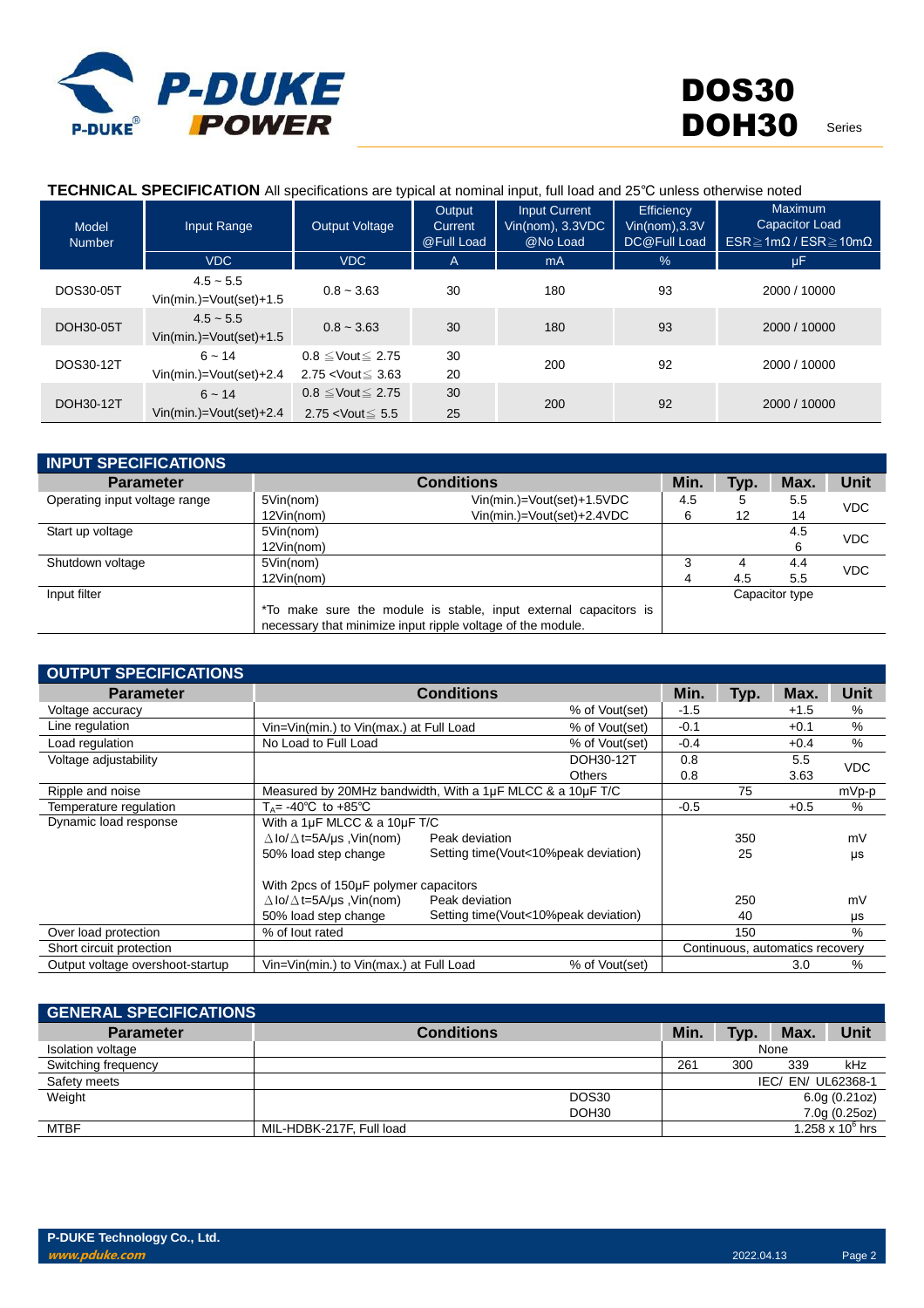

**ENVIRONMENTAL SPECIFICATIONS Parameter Conditions Min. Typ. Max. Unit** Operating ambient temperature and temperature with derating the Microsoft of the Microsoft of temperature protection<br>Over temperature protection the COV of the COV of the COV of the COV of the COV of temperature protectio Over temperature protection 125 ℃ <br>Storage temperature range temperature range 125 ℃ 125 ℃ Storage temperature range Thermal shock MIL-STD-810F Vibration MIL-STD-810F<br>
Relative humidity(non-condensing) 5% to 95% RH Relative humidity(non-condensing) and the state of the state of the state of the state of the state of the SS to 95% RH<br>
Sead-free reflow solder process and the state of the SMD type of the SS to 95% RH cad-free reflow sol Lead-free reflow solder process **CONLINE CONSIDENT CONCERNATION** Only for SMD type **IPC J-STD-020E**<br>
Moisture sensitivity level(MSL) **CONLINE CONSIDENT CONCERNATION** Only for SMD type **IPC J-STD-033C** Moisture sensitivity level(MSL) Level 2a

| <b>FEATURE SPECIFICATIONS</b> |                                                                                                                                                                                                                                                                                                                                                               |                             |           |      |      |                             |            |
|-------------------------------|---------------------------------------------------------------------------------------------------------------------------------------------------------------------------------------------------------------------------------------------------------------------------------------------------------------------------------------------------------------|-----------------------------|-----------|------|------|-----------------------------|------------|
| <b>Parameter</b>              |                                                                                                                                                                                                                                                                                                                                                               | <b>Conditions</b>           |           | Min. | Typ. | Max.                        | Unit       |
| Sequencing delay time         | Delay from Vin, min. to application of voltage on SEQ pin                                                                                                                                                                                                                                                                                                     | 10                          |           |      | ms   |                             |            |
| Tracking accuracy             | Vin(min.) to Vin(max.), lout(min.) to lout(max.), $Vseq$ < Vout                                                                                                                                                                                                                                                                                               |                             |           |      |      |                             |            |
| VsEQ-Vout                     |                                                                                                                                                                                                                                                                                                                                                               | Power-up (2V/ms)            |           |      | 100  |                             | mV         |
|                               |                                                                                                                                                                                                                                                                                                                                                               | Power-down (1V/ms)          |           |      | 200  |                             | mV         |
| Active load share (option)    | % of lout rated                                                                                                                                                                                                                                                                                                                                               | Accuracy                    |           |      | 10   |                             | $\%$       |
|                               |                                                                                                                                                                                                                                                                                                                                                               | Number of units in parallel |           |      |      | 5                           | pcs        |
|                               | *Selecting current share function that the regulations may not meet<br>listed specification.                                                                                                                                                                                                                                                                  |                             |           |      |      |                             |            |
| Remote ON/OFF                 | Referred to GND pin                                                                                                                                                                                                                                                                                                                                           | Negative logic              | DC-DC ON  |      |      | Open or $-0.3 \sim 1.2$ VDC |            |
|                               |                                                                                                                                                                                                                                                                                                                                                               | (Standard)                  | DC-DC OFF |      |      | $3.0VDC \sim Vin(max.)$     |            |
|                               |                                                                                                                                                                                                                                                                                                                                                               | Positive logic              | DC-DC ON  |      |      | Open or 3.0VDC ~ Vin(max.)  |            |
|                               |                                                                                                                                                                                                                                                                                                                                                               | (Option)                    | DC-DC OFF |      |      | $-0.3 - 1.2$ VDC            |            |
|                               |                                                                                                                                                                                                                                                                                                                                                               | Input current of Ctrl pin   |           |      |      | 0.2                         | mA         |
|                               |                                                                                                                                                                                                                                                                                                                                                               | Remote off input current    |           |      |      | 3.3                         | mA         |
| Remote sense range            | If remote sense is not being used, +SENSE pin should connect to<br>$+$ Vout pin.                                                                                                                                                                                                                                                                              |                             |           |      |      | 0.5                         | <b>VDC</b> |
| Rise time                     | Time for Vout to rise from 10% to 90% of Vout(set)                                                                                                                                                                                                                                                                                                            |                             |           |      |      | 10                          | ms         |
| Turn-on delay time            | Case 1, Case 2                                                                                                                                                                                                                                                                                                                                                |                             |           |      | 2.5  |                             | ms         |
|                               | * Case 1: ON/OFF input is set to logic low (module on) and then input<br>power is applied<br>(delay from instant at which Vin=Vin(min.) until Vout=10% of Vout(set))<br>* Case 2: Input power is applied for at least one second and then the<br>ON/OFF input is set to logic low<br>(delay from instant at which Von/off=0.3VDC until Vout=10% of Vout(set)) |                             |           |      |      |                             |            |

**CAUTION:** This power module is not internally fused. An input line fuse must always be used.

# **CHARACTERISTIC CURVE**

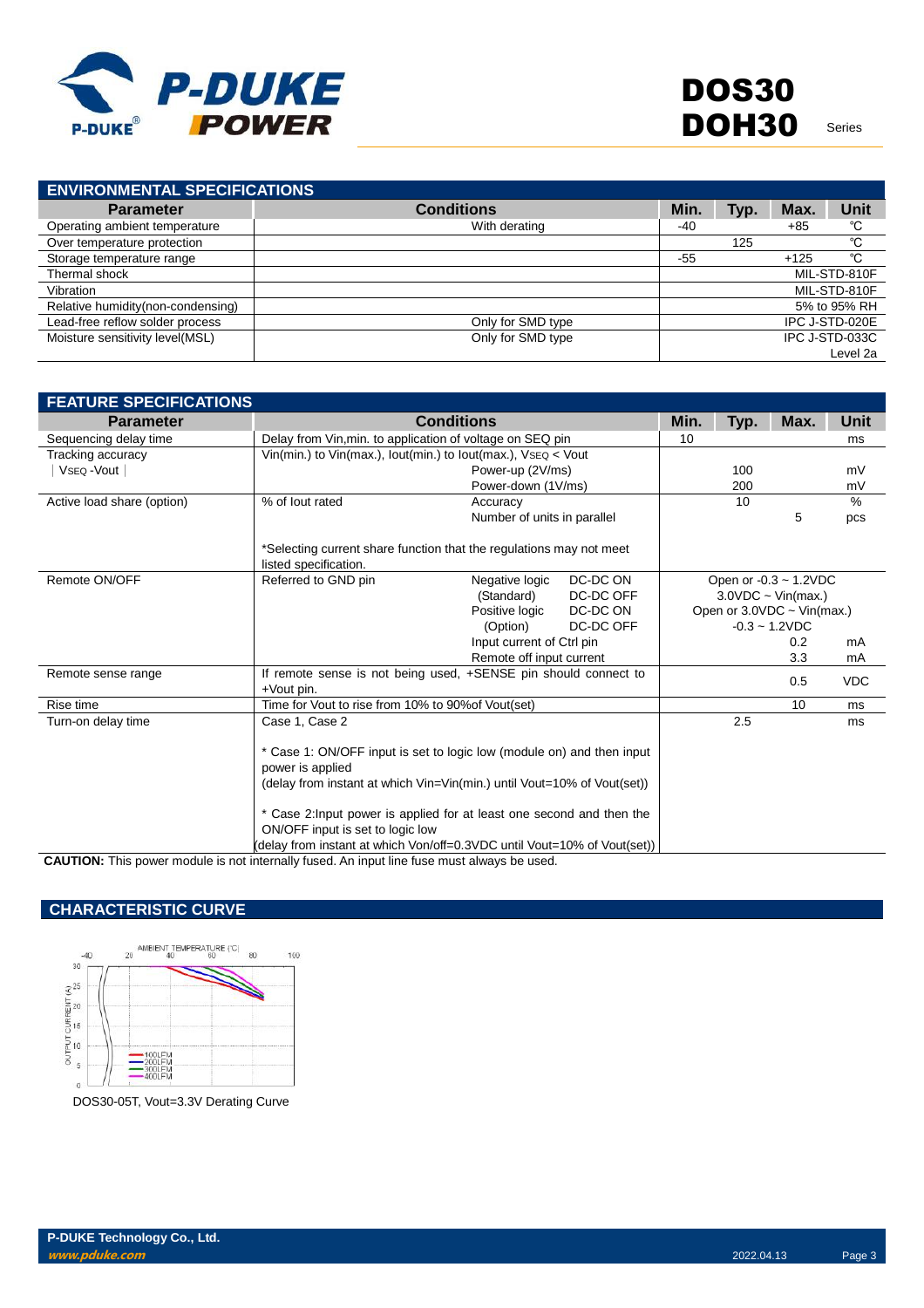

### **FUSE CONSIDERATION**

This power module is not internally fused. An input line fuse must always be used.

This encapsulated power module can be used in a wide variety of applications, ranging from simple stand-alone operation to an integrated part of sophisticated power architecture.

To maximum flexibility, internal fusing is not included; however, to achieve maximum safety and system protection, always use an input line fuse. The input line fuse suggest as below:

| Model                                        | <b>Fuse Rating</b><br>'A | Fuse Type   |
|----------------------------------------------|--------------------------|-------------|
| $\cdot$ DOH30-05TF<br><b>DOS30-05TF</b>      | 35                       | Fast-Acting |
| <b>DOS30-12T</b><br>$\cdot$ DOH30-12T $\Box$ | 30                       | Fast-Acting |

The table based on the information provided in this data sheet on inrush energy and maximum DC input current at low Vin.

#### **MECHANICAL DRAWING**





| <b>PIN CONNECTION</b> |                |
|-----------------------|----------------|
| PIN                   | <b>DEFINE</b>  |
|                       | Ctrl           |
| 2                     | GND (option)   |
| 3                     | Share (option) |
| 4                     | $+Sense$       |
| 5                     | Trim           |
| 6                     | $+$ Vout       |
| 7                     | <b>GND</b>     |
| 8                     | Seq            |
| 9                     | GND (option)   |
| 10                    | $+V$ in        |

1. All dimensions in inch [mm]

2. Tolerance :x.xx±0.02 [x.x±0.5]

x.xxx±0.01 [x.xx±0.25]

3. Pin dimension tolerance ±0.004[0.10]

#### **DOH30 PIN CONNECTION**

| <b>PIN</b> | <b>DEFINE</b>  |
|------------|----------------|
| 1          | $+$ Vout       |
| 2          | $+$ Vout       |
| 3          | $+$ Sense      |
| 4          | $+$ Vout       |
| 5          | <b>GND</b>     |
| 6          | <b>GND</b>     |
| 7          | Share (option) |
| 8          | <b>GND</b>     |
| 9          | $+V$ in        |
| 10         | $+V$ in        |
| 11         | Seq            |
| 12         | Trim           |
| 13         | Ctrl           |



| DOH30-05T:0.32[8.1]<br>DOH30-12T:0.26[6.5] |
|--------------------------------------------|

 $\overline{\mathcal{B}}$ 

DOH30-05T:0.37[9.4]<br>DOH30-12T:0.31[7.8]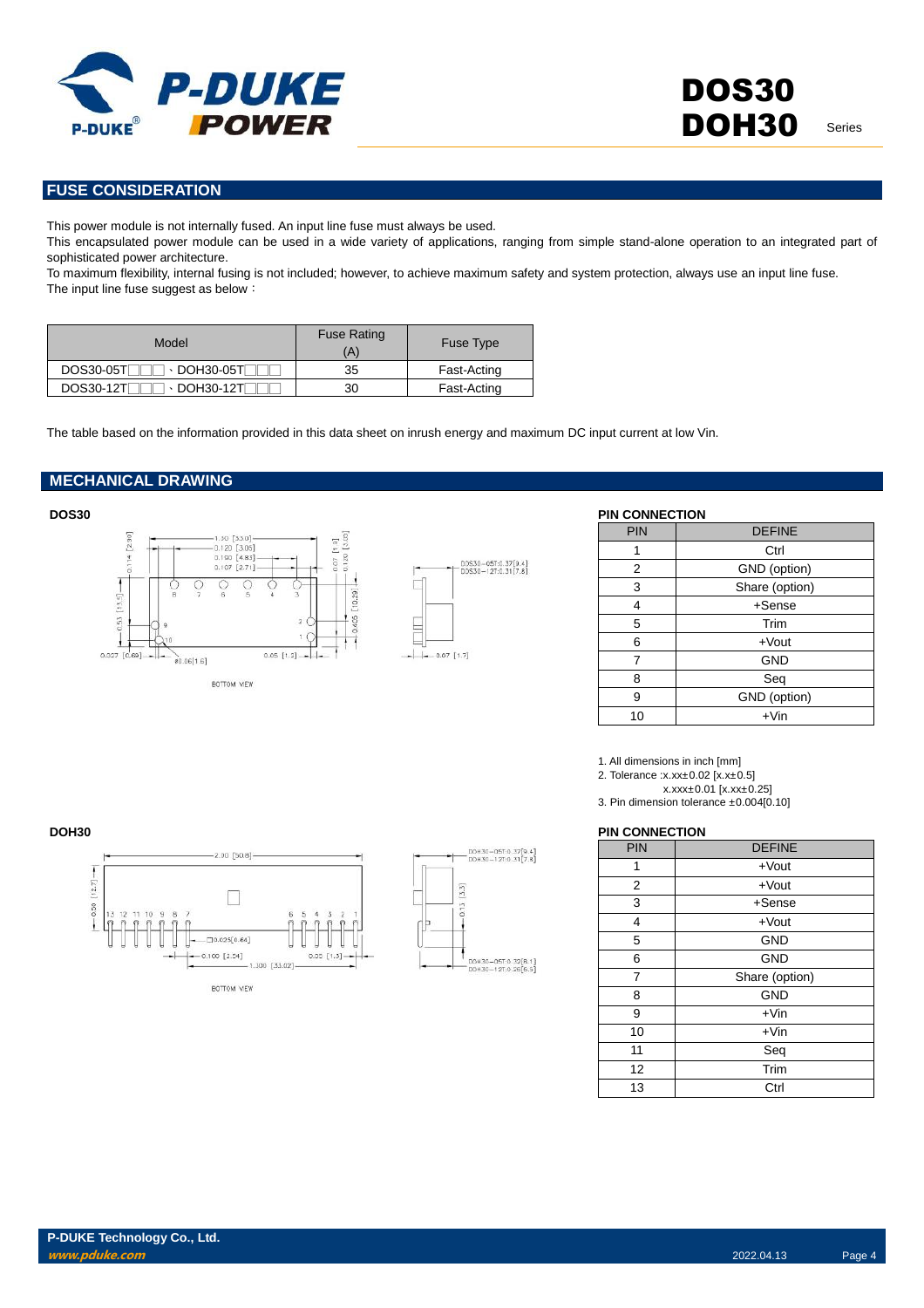

#### **RECOMMENDED PAD LAYOUT**





#### **DOH30**



All dimensions in inch[mm] Pad size(lead free recommended) Top view pad1.2.3.4.5.6.7.8.9.10: Φ0.097 [2.47]

All dimensions in inch[mm] Pad size(lead free recommended) Through hole 1.2.3.4.5.6.7.8.9.10.11.12.13: Φ0.047[1.20] Top view pad 1.2.3.4.5.6.7.8.9.10.11.12.13: Φ0.059[1.50] Bottom view pad 1.2.3.4.5.6.7.8.9.10.11.12.13: Groove R0.040[1.02]L-0.094[2.40]

## **THERMAL CONSIDERATIONS**

The power module operates in a variety of thermal environments;

however, sufficient cooling should be provided to help ensure reliable operation of the unit.

Heat is removed by conduction, convention, and radiation to the surrounding environment.

Proper cooling can be verified by measuring the point as the figure below.

The temperature at this location should not exceed 115℃.

When operating, adequate cooling must be provided to maintain the test point temperature at or below 115℃.

Although the maximum point temperature of the power modules is 115℃, you can limit this Temperature to a lower value for extremely high reliability.

■ Thermal test condition with vertical direction by natural convection (20LFM).





**P-DUKE Technology Co., Ltd. www.pduke.com** 2022.04.13 Page 5